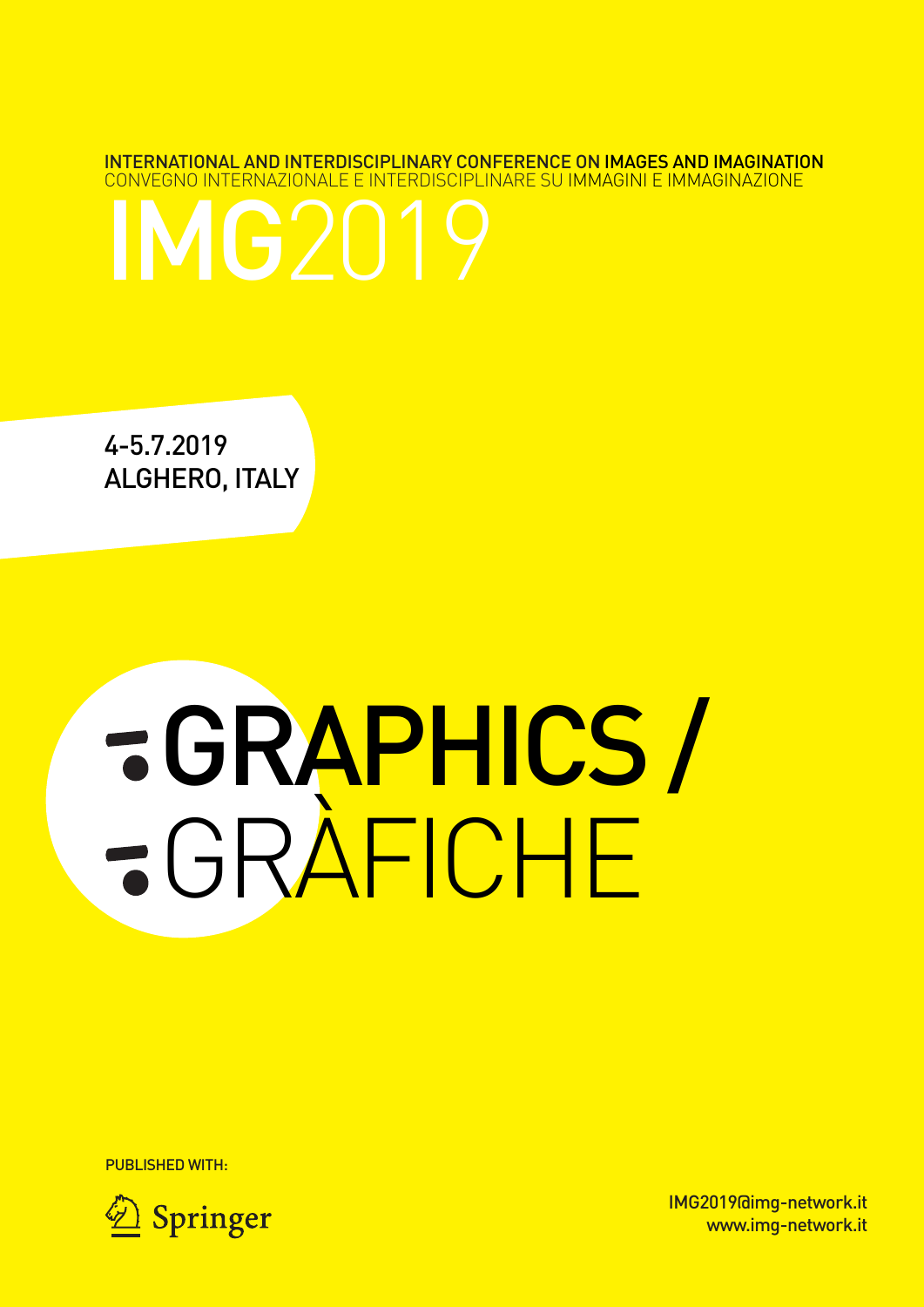### CALL FOR PAPERS CALL FOR IMAGES

# GRAPHICS/ GRÀFICHE

-graphics is a linguistic suffix that adjectives what comes from the sphere of -graphy, tha is, description, study, writing, drawing. What is graphical uses signs on different supports and means. What is graphical consists of a weave of significant signs, concerns the drawing, is expressed in an image.

-graphics is also the suffix that distinguishes the arts and sciences that have as their object the description of a subject also through images.

**-graphics** is a suffix that can be combined with several roots to create neologisms and new images, experimental and alternative forms for the description of subjects, even unusual.

**-graphics** therefore refers to a plural vision of the modes, techniques, sciences and arts of description and representation drawn through images.

**-graphics** can be the scientific visualizations, design images, communication techniques, modes of expression, works, forms of narration, strategies of learning and construction of thought.

**-graphics** are the bodily or mental elaborations that the individual produces through his perceptive, cognitive and executive functions.

**-graphics** are the encodings through which the representations of invisible, intangible, ephemeral or immaterial phenomena and subjects are experienced.

graphics can be defined the sciences involved in the study of methods and techniques for the production of visual artefacts, images and their uses in the most varied fields of knowledge and society

.graphics is the extension that IMG2019 imagines to use to indicate the nature of the subjects on which it intends to focus attention and the domain to which the themes that the conference intends to study and deepen belong.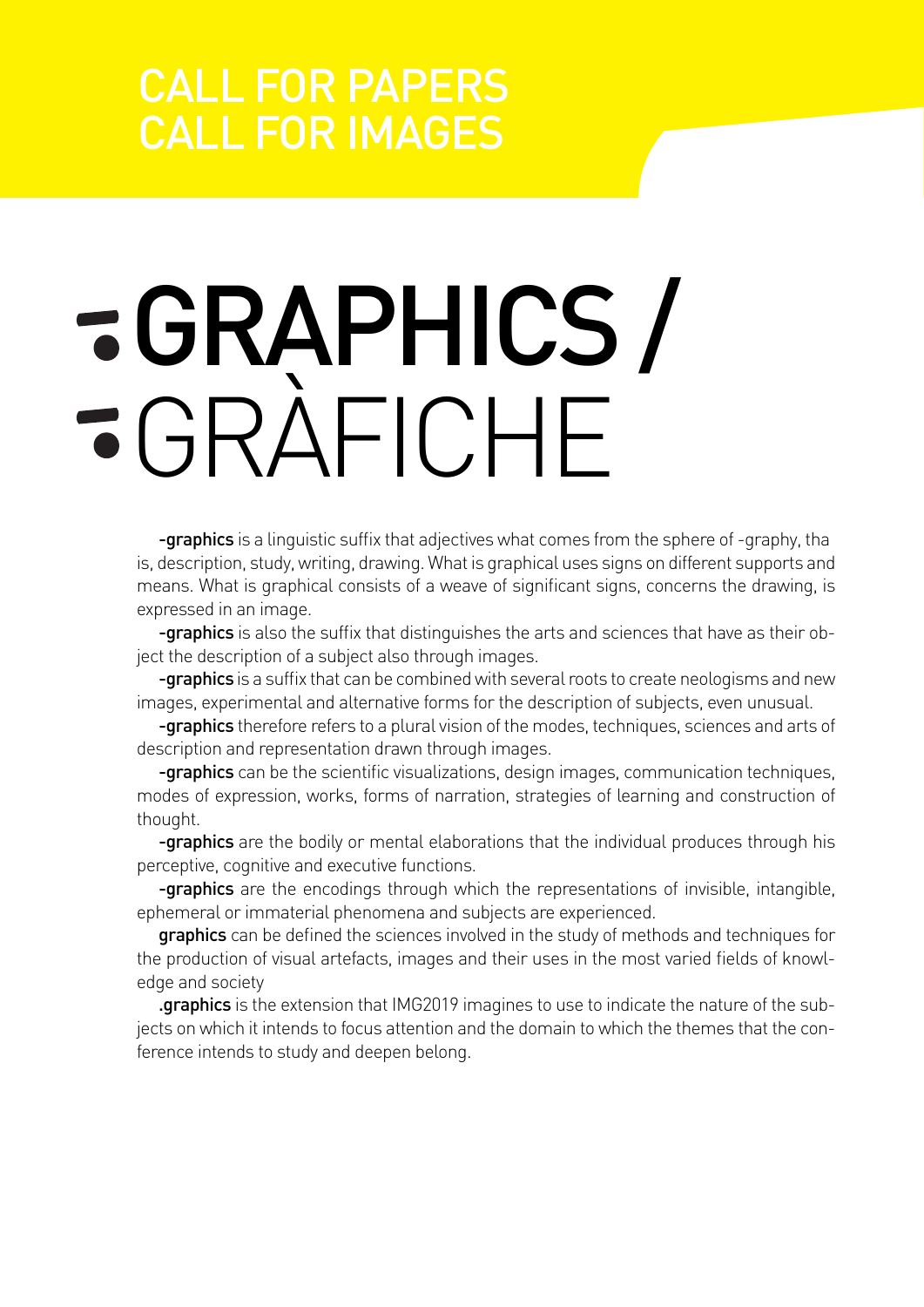The focus of the call for papers and of the call for images are illustrated below through some topics and a hashtag cloud that can suggest the areas of interest of the conference, giving authors the opportunity to recombine freely the hashtags and leaving wide space for interpretation, so as to encourage the presentation of research topics uncommon or so far little investigated.

### **TOPICS**

-graphics for communication -graphics for visualization -graphics for description -graphics for storytelling -graphics for learning -graphics for thought construction -graphics for the project

### HASHTAG CLOUD

#calcographic #calligraphic #cartograhic #cinematographic #coreographic #cronographic #demographic #geographic #graphicacy #graphiccommunication #graphicdescription #graphicdesign #graphicexpression #graphicidentity #graphicillustration #graphicintelligence #graphicinterface #graphiclanguages #graphiclearning #graphicmusic #graphicmodelling #graphicrepresentation #graphicrestitution #graphicsemiology #graphicsimulation #graphicstorytelling #graphicthinking #graphicvisualization #hipothetigraphy #ideographic #iconographic #icnographic #infographic #olographic #ipnographic #mathegraphic #nomographic #paleographic #phonographic #photographic #pittographic #scenographic #spettrographic #typographic #tomographic #videographic… other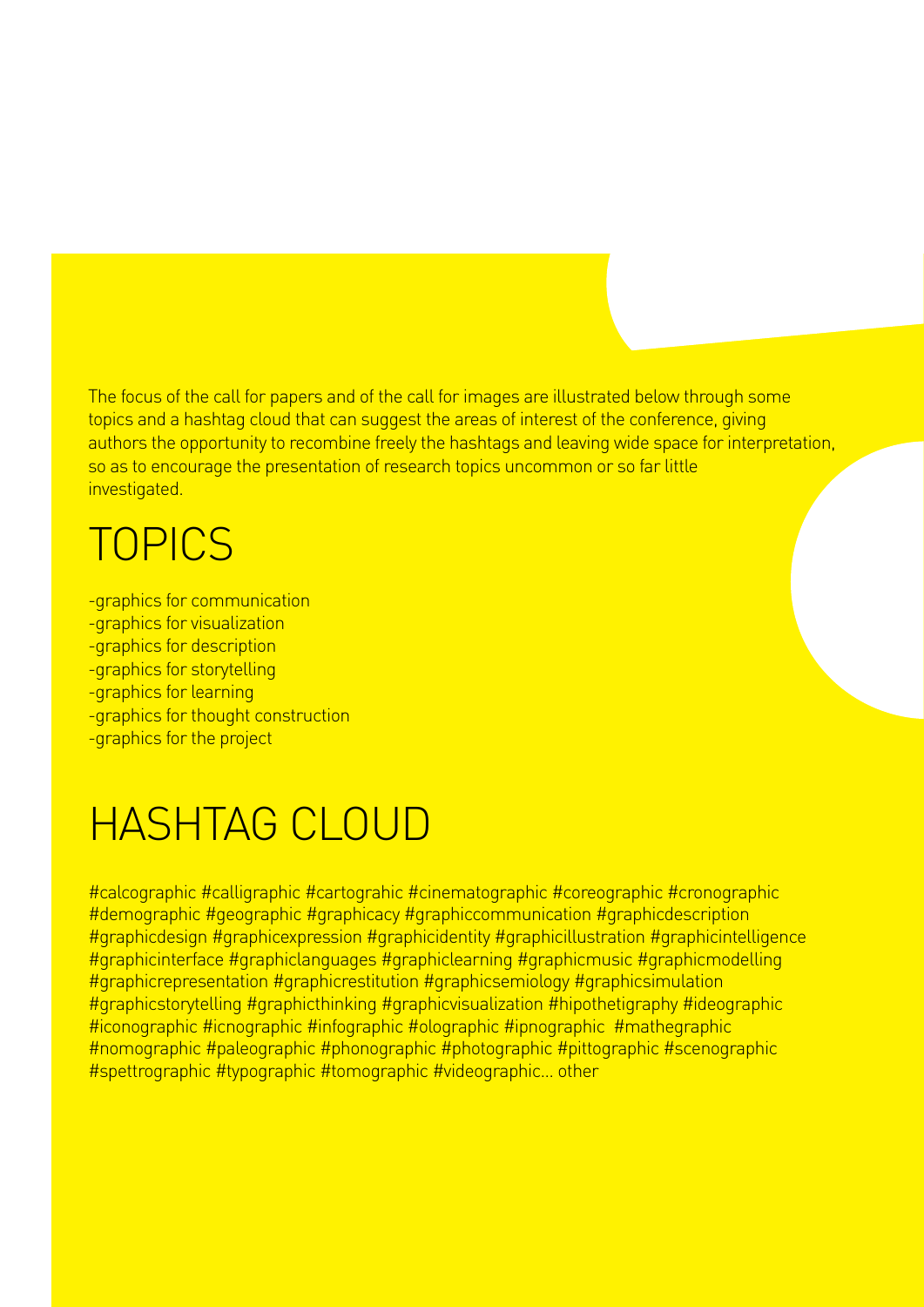It is possible to participate in this conference by sending a textual submission, which satisfies the requirements described in the **call for papers**, or by sending a **graphic submission**, which satisfies the requirements of the **call for images**. By registering for the conference, each author will be able to propose for publication both a textual contribution and a graphical contribution.

### CALL FOR PAPERS

The full papers must be written English and in accordance with the template and the indications that will be published on the website of the conference. Papers submission is carried out by sending to the email address

submission@img-network.it the following files: 1. A text file (15.000-30.000 characters) in .doc or .docx of the full papers format edited according to the template published on the conference website (article template).

The author must name the file .doc or .docx according to the following syntax:

ID\_paper.doc

2. A .pdf file equal to that at the point 1., without the name(s) of author(s) and the affiliation(s). In this file MUST NOT appear any reference that can make him the aithor(s) recognizable.

The author must name the file .pdf according to the following syntax:

ID\_review.pdf

3. A .doc or .docx file of the abstract, (150-200 words) written in English and in the author's mother tongue, formatted according to the template and the rules published on the conference website (abstract template).

The author must rename the file according to the following syntax:

ID\_abstract.doc

The ID will be sent to the author after registration through the form available on the conference website.

The prosal of the paper implies that it is unpublished. The authors guarantee that the content and images published are not subject to copyright. The editorial committee may modify the contents of the paper if necessary.

In order to include the papers in the conference proceedings, at least one author must be registered at the conference.

The papers will be published by Springer on the Proceedings of the IMG2019 and indexed as Scopus records.

In the eventuality that the accepted papers exceed the maximum number of papers established in the general program, the papers to be presented will be selected taking into account the reviewers' evaluation.

### CALL FOR IMAGES

The images must be edited in accordance with t the indications that will be published on the website of the conference. Authors have to send to the email address

submission@img-network.it the following files: 1. The images in .tiff format, 300dpi, sized with a base of 17 cm.

The author must name the file .tiff according to the following syntax:

ID\_img\_tiff

2. A text file (max 2000 characters) in .doc or .docx format for each languages, written in English and in the author's mother tongue, formatted according to the template and the rules published on the conference website (image template) containing:

- title
- authors and affiliations
- descriptive text
- bibliography (optional)

The author must name the file .doc or .docx according to the following syntax: ID\_text\_img.doc

The ID will be sent to the author after registration through the form available on the conference website.

The authors guarantee that the content and images published are not subject to copyright.

The editorial committee may modify the contents of the paper if necessary.

In order to include the papers in the conference proceedings, at least one author must be registered at the conference.

The contributions will be published in a book with ISBN.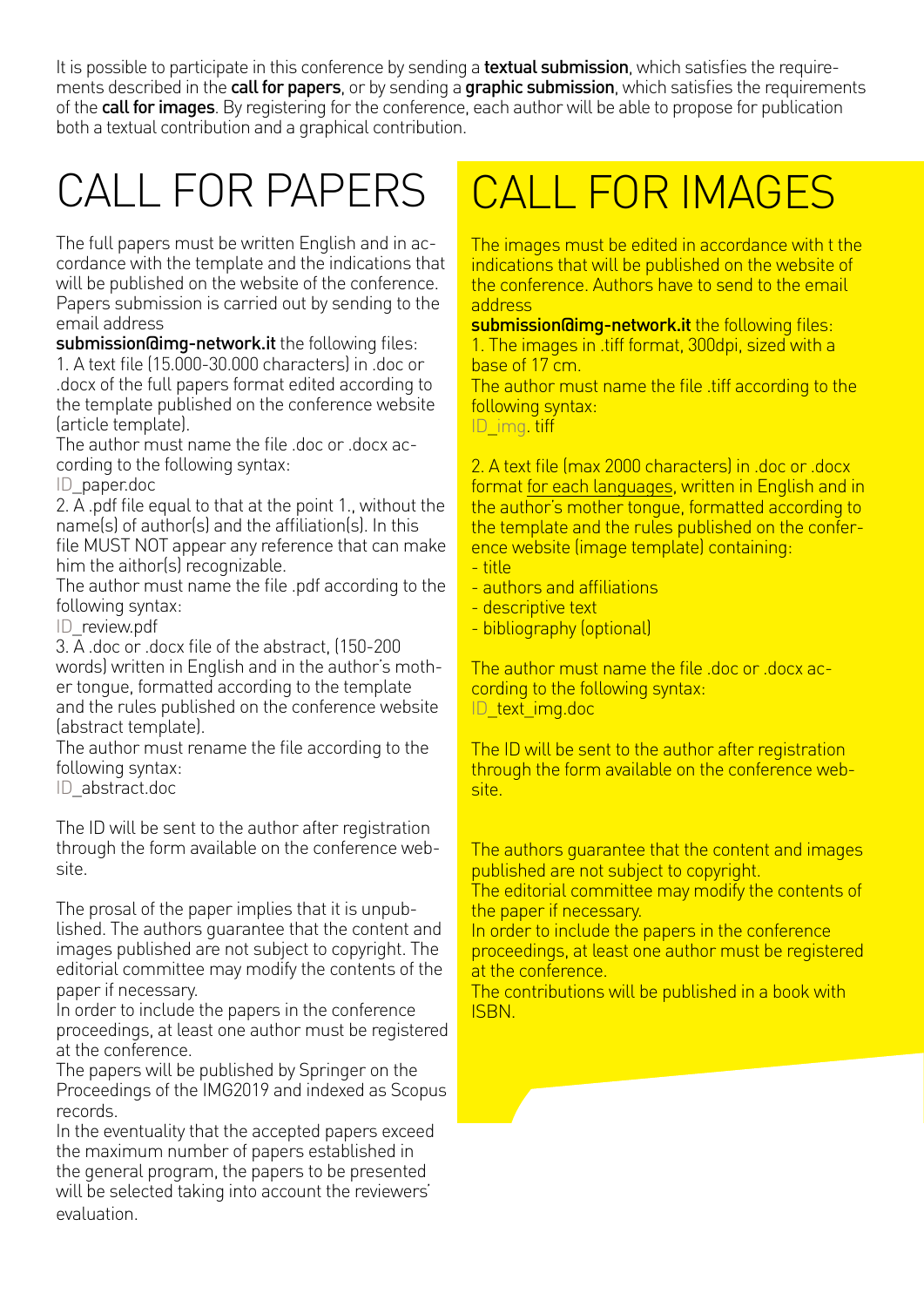#### SCIENTIFIC COMMITTEE

Paolo Belardi András Benedek Emma Beseghi Enrica Bistagnino Manlio Brusatin Gianluca Camillini Vito Cardone Giorgio Camuffo Franco Cervellini Pilar Chias Eugene Ch'ng Emanuela Chiavoni Alessandra Cirafici Paolo Ciuccarelli Livio De Luca Manuel de Miguel Roberto de Rubertis Antonella Di Luggo Edoardo Dotto Maria Linda Falcidieno Francesca Fatta Fabrizio Gay Andrea Giordano Nicole Goetschi Danesi Xaquín Veira González Nicolás Gutierrez Robert Harland Richard Huerta Elena Ippoliti Francesco Maggio Anna Marotta Giovanna Massari Stuart Medley Raffaele Milani Antonella Nuzzaci Andrea Pinotti Paola Puma Fabio Quici Ana Margarida Ramos Michael Renner Rossella Salerno Maurizio Unali Tomaso Vecchi Carlo Vinti Ornella Zerlenga

#### PROGRAM COMMITTEE

Enrico Cicalò [c] Demis Basso Stefano Brusaporci Massimiliano Lo Turco Alessandro Luigini Valeria Menchetelli Matteo Moretti Chiara Panciroli Daniele Rossi Daniele Villa

#### ORGANIZING BOARD

Mara Balestrieri Michele Calvano Ramona Feriozzi Amedeo Ganciu Pamela Maiezza Alessandra Tata Ilaria Trizio Michele Valentino Starlight Vattano